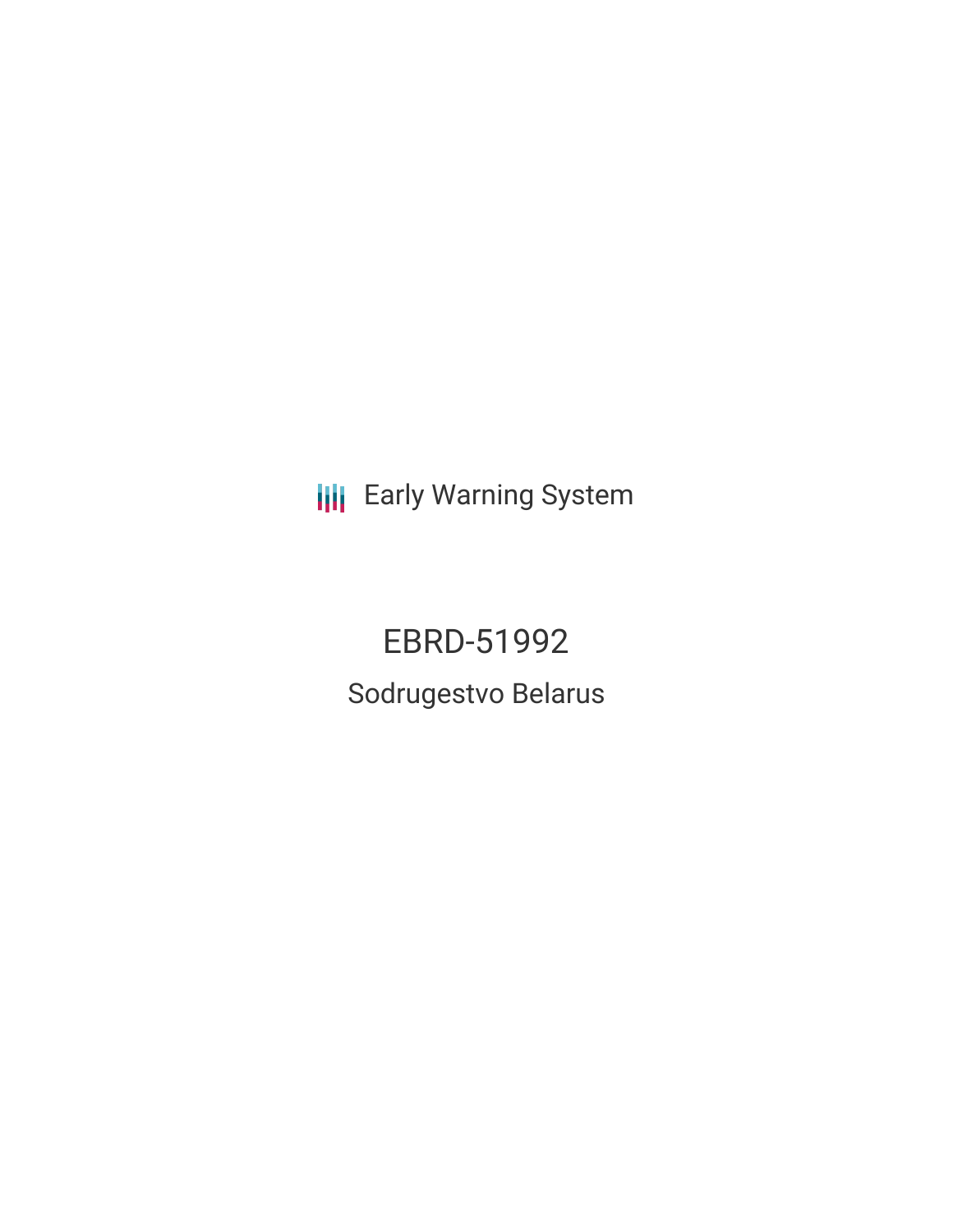

## **Quick Facts**

| <b>Countries</b>               | <b>Belarus</b>                                                     |
|--------------------------------|--------------------------------------------------------------------|
| <b>Financial Institutions</b>  | European Bank for Reconstruction and Development (EBRD)            |
| <b>Status</b>                  | Approved                                                           |
| <b>Bank Risk Rating</b>        | B                                                                  |
| <b>Voting Date</b>             | 2020-05-28                                                         |
| <b>Borrower</b>                | Belagroterminal LLC ("BAT") and Sodrugestvo Trans-Agro LLC ("STA") |
| <b>Sectors</b>                 | Agriculture and Forestry                                           |
| <b>Investment Type(s)</b>      | Loan                                                               |
| <b>Investment Amount (USD)</b> | \$130.00 million                                                   |
| <b>Project Cost (USD)</b>      | \$130.00 million                                                   |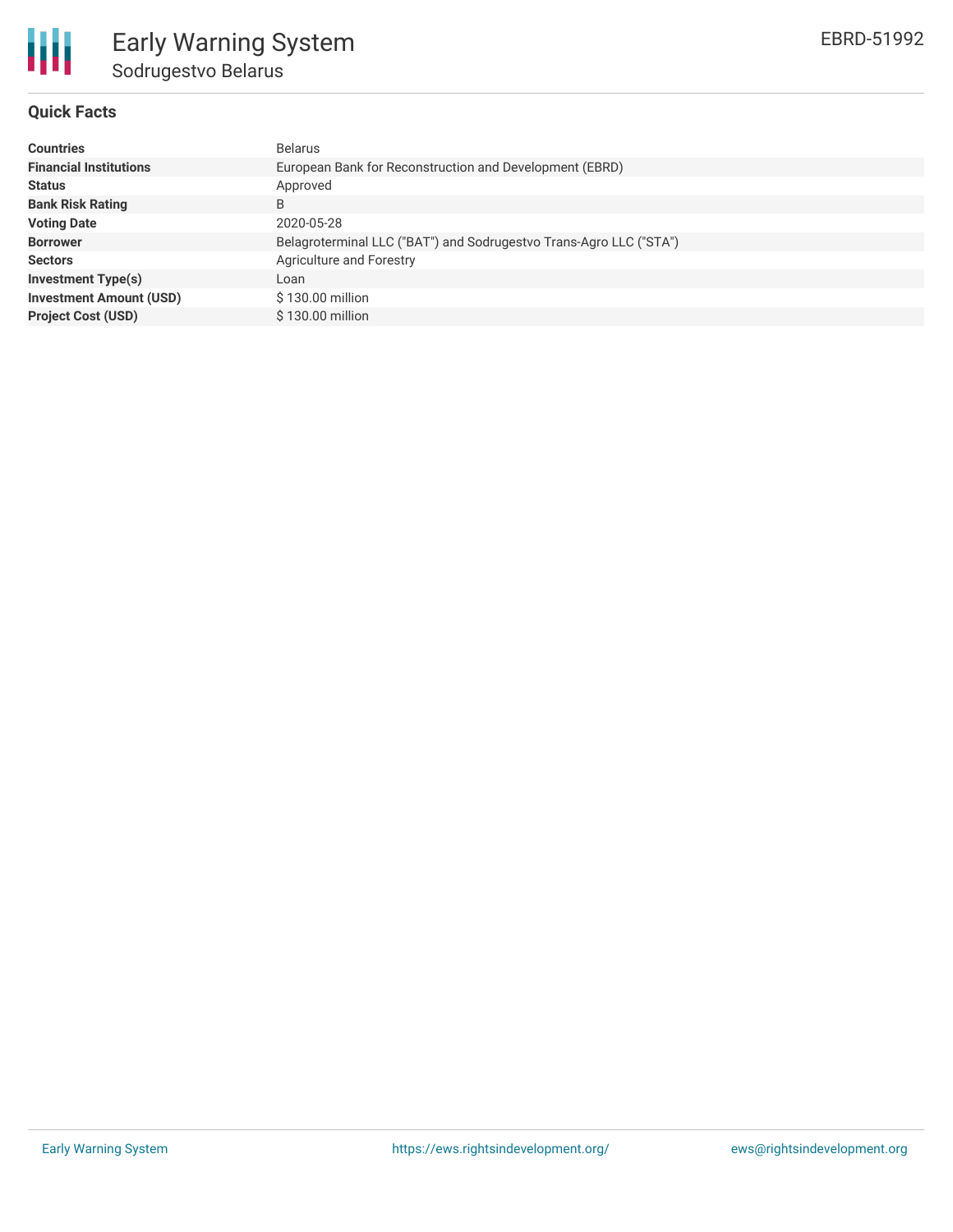

#### **Project Description**

The provision of a US\$ 130 million loan to the subsidiaries of Sodrugestvo Group in Belarus, Belagroterminal LLC ("BAT") and Sodrugestvo Trans-Agro LLC ("STA") (the "Companies") to finance capital expenditure, working capital needs, consolidate and extend the maturity of the existing financial debt (the "Project"). Up to US\$ 45 million out of this amount is expected to be syndicated to commercial banks through the EBRD's A/B loan structure.

The operation will enable the Companies to finance the acquisition of grain hoppers for the Companies' needs to supply their Belarusian production facility and transport finished products; consolidate and extend the maturity of the existing financial debt of BAT; finance capital expenditure needs including, amongst others, the construction and the equipping of the boiler house, and working capital financing for the optimisation of procurement of raw materials.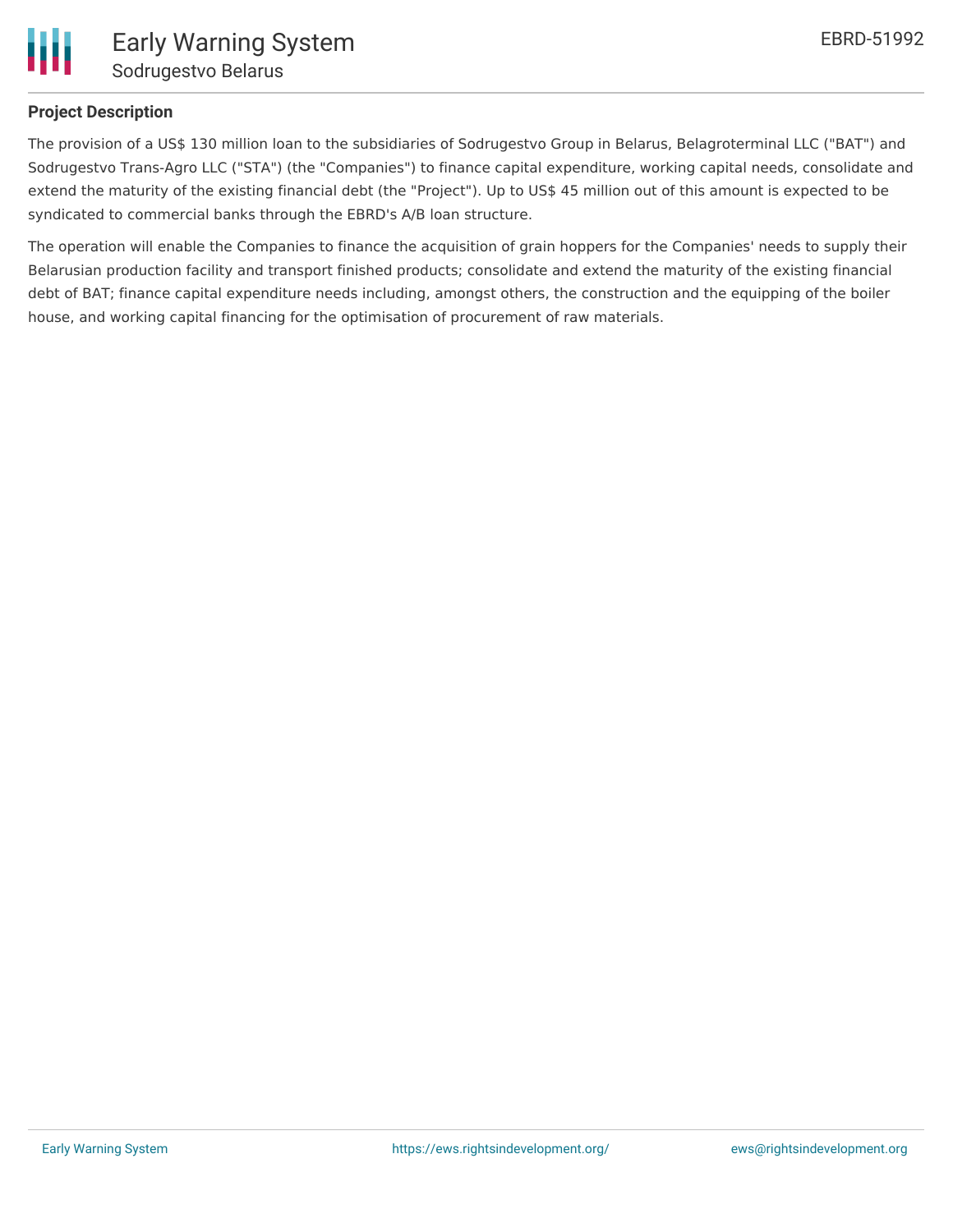

# **Investment Description**

European Bank for Reconstruction and Development (EBRD)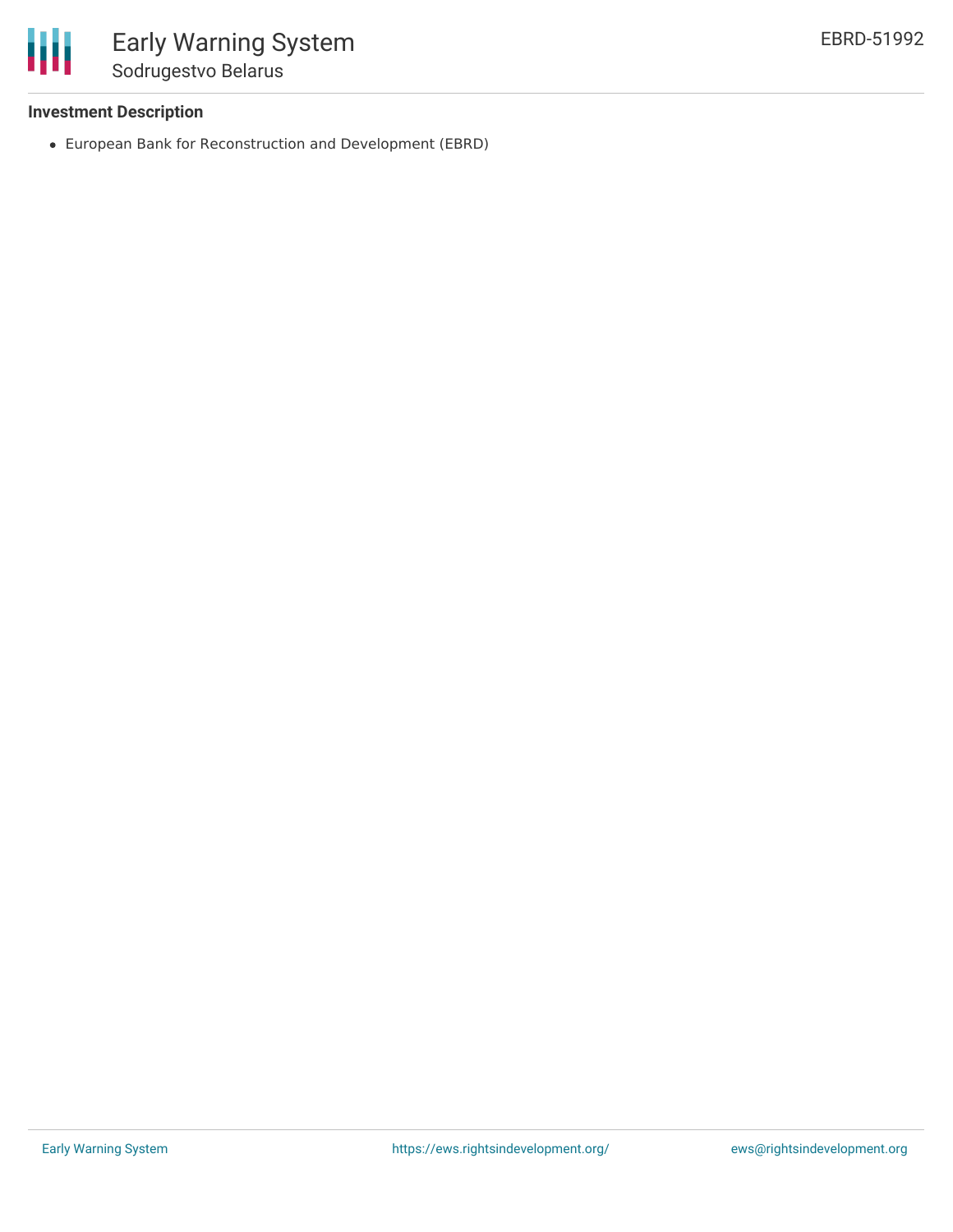# **Contact Information**

# ACCOUNTABILITY MECHANISM OF EBRD

The Project Complaint Mechanism (PCM) is the independent complaint mechanism and fact-finding body for people who have been or are likely to be adversely affected by an European Bank for Reconstruction and Development (EBRD)-financed project. If you submit a complaint to the PCM, it may assess compliance with EBRD's own policies and procedures to prevent harm to the environment or communities or it may assist you in resolving the problem that led to the complaint through a dialogue with those implementing the project. Additionally, the PCM has the authority to recommend a project be suspended in the event that harm is imminent. You can contact the PCM at pcm@ebrd.com or you can submit a complaint online using an online form, http://www.ebrd.com/eform/pcm/complaint form?language=en. You can learn more about the PCM and how to file a complaint at http://www.ebrd.com/work-with-us/project-finance/project-complaint-mechanism.html.